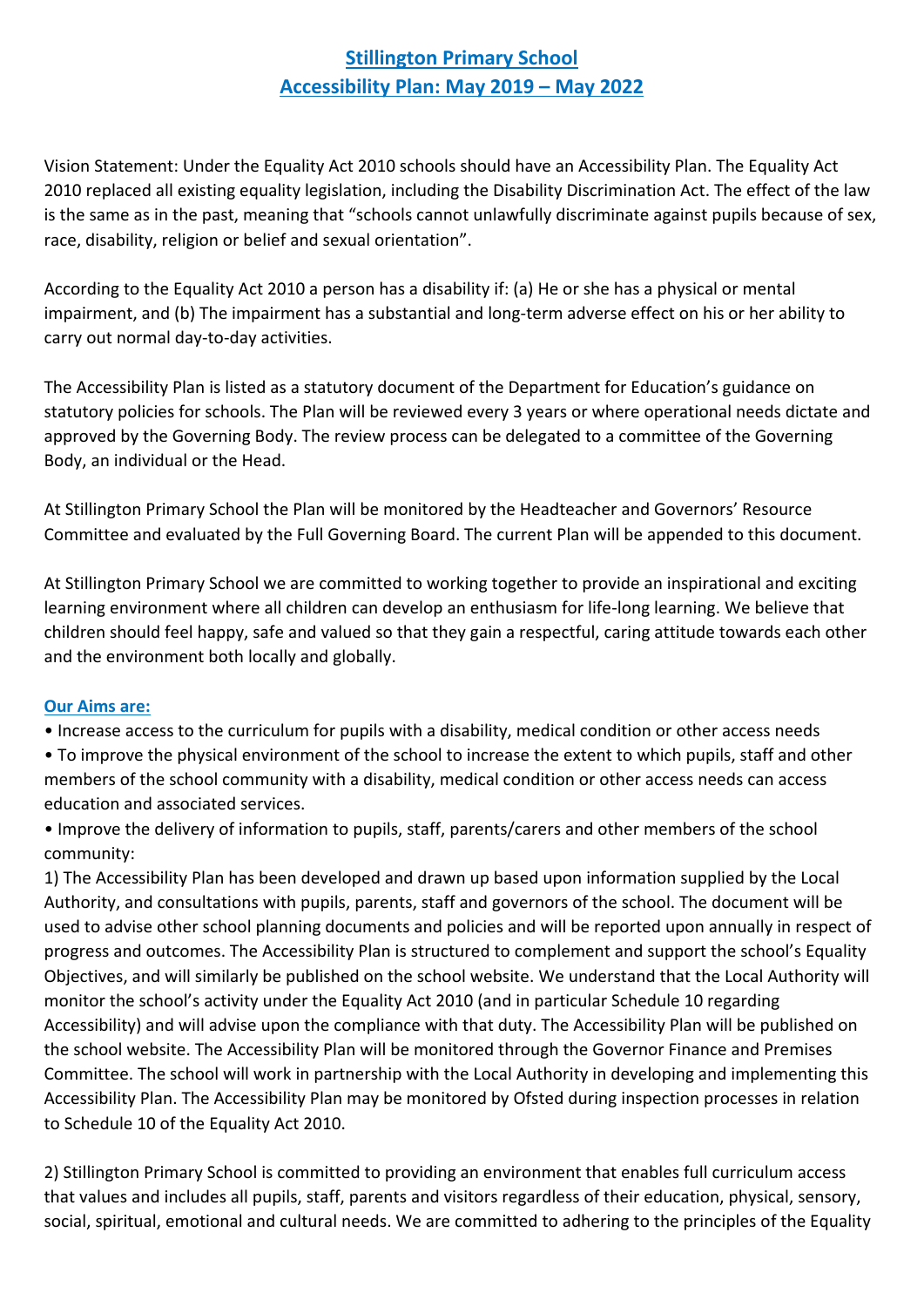Act 2010 with regard to disability and to developing a culture of inclusion, support and awareness within the school.

3) The Stillington Primary School Accessibility Plan shows how access is to be improved for disabled pupils, staff and visitors to the school within a given timeframe and anticipates the need to make reasonable adjustments to accommodate their needs where practicable. The Stillington Primary School Accessibility Plan relates to the key aspects of physical environment, curriculum and written information:

• Increase access to the curriculum for pupils with a disability, adapting the curriculum as necessary. This includes teaching and learning and the wider curriculum of the school such as participation in after-school clubs, leisure and cultural activities or schools visits – it also covers the provision of specialist or auxiliary aids and equipment, which may assist these pupils in accessing the curriculum within a reasonable timeframe (If a school fails to do this they are in breach of their duties under the Equalities Act 2010).

• Improve and maintain access to the physical environment of the school, adding specialist facilities as necessary – this covers improvements to the physical environment of the school and physical aids to access education within a reasonable timeframe;

• Where needed, adapt the delivery of written information to pupils, staff, parents and visitors with disabilities; examples might include adaptations to hand-outs, timetables, textbooks and information about the school and school events; the information should be made available in various preferred formats within a reasonable timeframe.

4) Whole school training will recognise the need to continue raising awareness for staff and governors on equality issues with reference to the Equality Act 2010.

5) This Accessibility Plan should be read in conjunction with the following school policies, strategies and documents:

- Health & Safety Policy
- Special Educational Needs Policy
- Supporting Children with Medical Conditions and Administration of Medicines Policy
- Trips and Residential Visits Policy

6) The Accessibility Plan for physical accessibility relates to the Access Audit of the School, which remains the responsibility of the governing body. It may not be feasible to undertake all of the works during the life of this accessibility plan and therefore some items will roll forward into subsequent plans. An accessibility audit will be completed by the school prior to the end of each period covering this plan in order to inform the development of a new Accessibility Plan for the ongoing period.

7) Equality Impact Assessments will be undertaken as and when school policies are reviewed. The terms of reference for all governors' committees will include the need to consider Equality and Diversity issues as required by the Equality Act 2010.

### **Current good practice:**

- We gather information about any disability or health condition in early communications with parents and carers of children who are new to school. For parents and carers of children already at the school, we ask parents to keep the school informed of any changes to the information they have provided.
- We work closely with outside agencies

### **Physical Environment**

• There are no areas of the school to which disabled pupils have limited or no access at the moment, other than the upstairs office and staff rooms, which are not be teaching spaces anyway.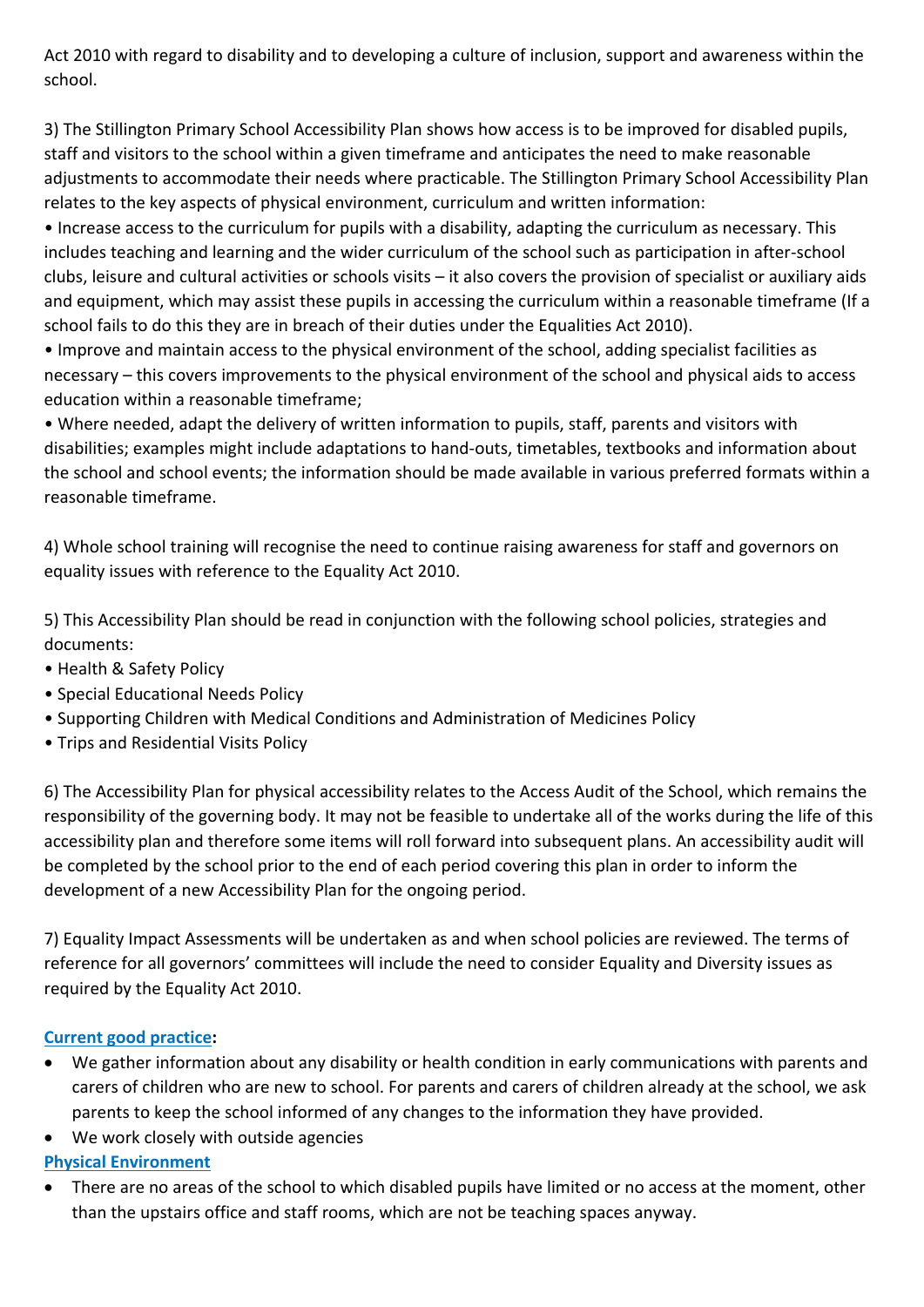• Pupils with medical needs participate in extra-curricular activities. Some aspects of extracurricular activities present particular challenges, for example lunch and break times for pupils with social/interaction impairments, after-school clubs for pupils with physical impairments and school trips for pupils with medical needs, however all reasonable adjustments are made to support as full an involvement as possible

### **Curriculum**

• Through planning for individual need, we aim to provide as inclusive an approach as practically possible. Some areas of the curriculum present particular challenges, for example: PE for pupils with a physical impairment, however all reasonable adjustments are made to support as full an involvement as possible. We seek advice and support from the relevant professionals in order to ensure that we have made adequate and reasonable adjustments.

### **Information**

- Different forms of communication are made available as needs are identified to enable all disabled pupils to express their views and to hear the views of others.
- Access to information is provided in a range of different formats available for disabled pupils, parents and staff as needed.

### **Access Audit**

- The school is housed in 2 separate buildings, one is one-storey and the other 2 storey.
- Access to the main office is ramped and with wide doors, allowing access to every room. The entrance to the kitchen is also ramped with a wide door allowing another separate fire exit.
- Entrances to the infant class is stepped
- The main entrance features a secure lobby, fully accessible to wheelchair users. Whilst we acknowledge that the size of the school site could potentially present challenges when moving between buildings, we make reasonable adjustments as the need arises.
- The school does not have any dedicated visitor parking. Visitors to the school use on-street parking, however suitable arrangements for disabled visitors are made when appropriate.
- There are no designated disabled toilet facilities available in 2 of our buildings, although wide doors are fitted. No handrails or pull emergency cords are fitted.
- The school has internal emergency signage and escape routes are clearly marked. Personalised evacuation plans are put in place as required.

### **Management, coordination and implementation and review**

- We consult with other professionals and services when new situations regarding pupils with disabilities are experienced.
- The Governors and Head Teacher work closely with the Local Authority.
- We work closely with parents to consider their children's needs.
- The policy is reviewed annually and/or as children's needs change.
- The annual review is then shared with staff.

• We make links with other schools to share best practice through regular SENCo network meetings and other communications as needed.

### **Complaints**

• The school works, wherever possible, in partnership with parents to ensure a collaborative approach to meeting pupils' needs. If there are any complaints relating to the provision for pupils with access needs these will be dealt with in the first instance by the Headteacher. The SEND governor or chair of governors may be involved if the complaint is not resolved satisfactorily.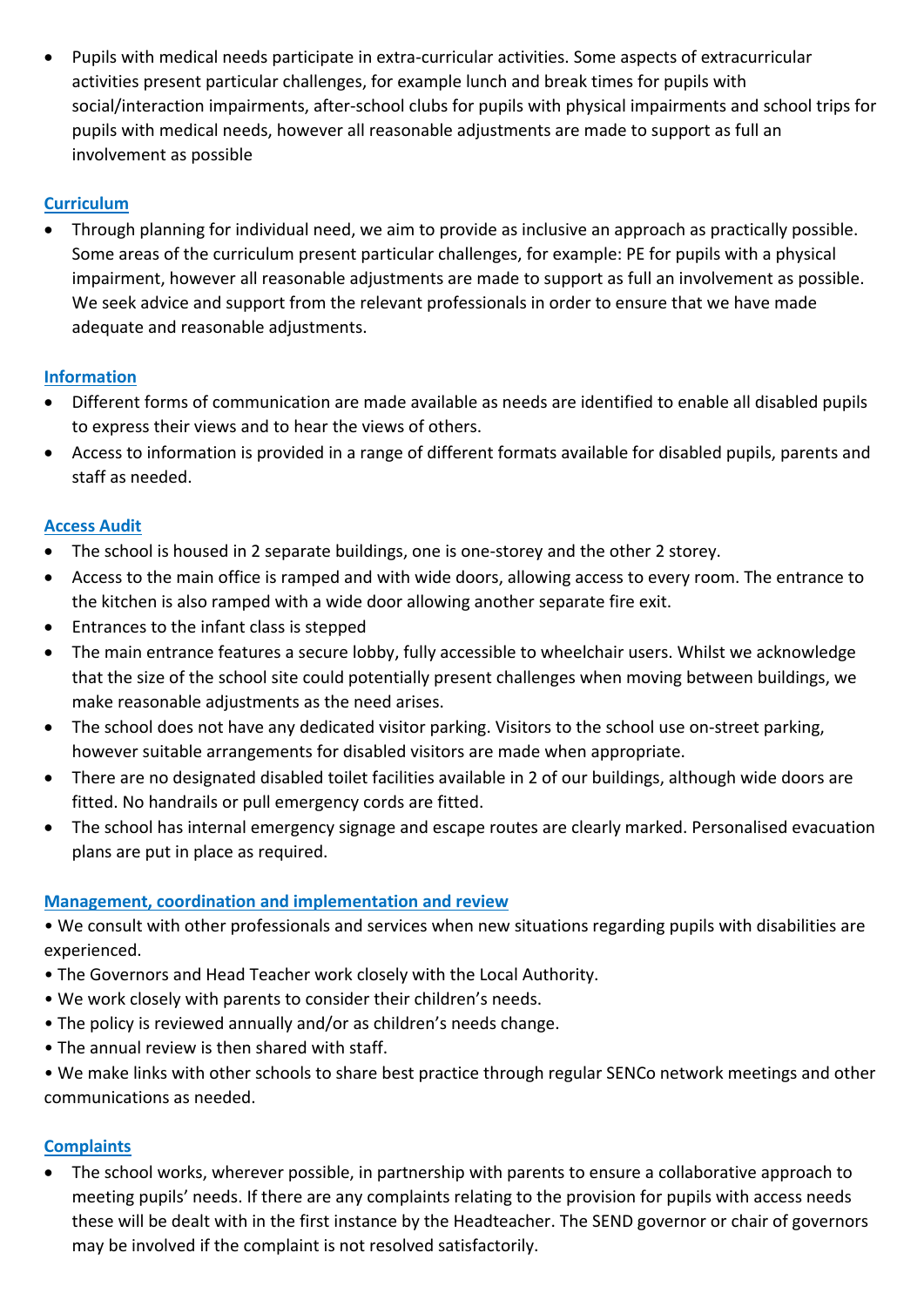#### **Action Plan**

**Aim 1: To increase the extent to which disabled pupils can participate in the school curriculum.** Our key objective is to reduce and eliminate barriers to access to the curriculum and to ensure full participation in the school community for pupils, and prospective pupils, with a disability, medical condition or other access needs. Provision may include: Liaison with specialists, CPD for staff, a differentiated curriculum, specialist resources to support learning and access to the curriculum, a range of support staff including trained teaching assistants and access arrangements in place for statutory testing.

|                            | assistants and access arrangements in place for statutory testing. |             |                         |                        |
|----------------------------|--------------------------------------------------------------------|-------------|-------------------------|------------------------|
| <b>Targets</b>             | Strategies                                                         | Timescale   | Responsibility          | Success Criteria       |
| To liaise with pre-school  | To identify pupils who                                             | May to July | <b>HT</b>               | Provision set in place |
| providers to               | may need adapted or                                                | annually    | <b>EYFS Leader and</b>  | ready for              |
| prepare for the new        | additional provision                                               |             | teacher                 | when the children      |
| intake of children         |                                                                    |             |                         | start school           |
| into Foundation each       |                                                                    |             |                         |                        |
| year                       |                                                                    |             |                         |                        |
| To liaise with educational | To identify pupils who                                             | Ongoing as  | HT / SENCo              | Provision set in place |
| establishments to          | may need adapted or                                                | need arises |                         | ready for              |
| prepare for the            | additional provision                                               |             |                         | when the child/ren     |
| intake of new children     |                                                                    |             |                         | start school           |
| who transfer               |                                                                    |             |                         |                        |
| within year                |                                                                    |             |                         |                        |
| To review policies to      | To comply with the                                                 | Ongoing     | HT & Governors          | All policies clearly   |
| ensure that they           | Equality Act 2010                                                  |             |                         | reflect inclusive      |
| reflect inclusive practice |                                                                    |             |                         | practice and procedure |
| and procedure              |                                                                    |             |                         |                        |
| To establish and maintain  | To ensure                                                          | Ongoing     | HT and all teaching     | Clear collaborative    |
| close liaison              | collaboration and                                                  |             | staff                   | working                |
| with parents               | information sharing                                                |             |                         | approaches through     |
|                            | between school and                                                 |             |                         | regular                |
|                            | families.                                                          |             |                         | meetings, risk         |
|                            |                                                                    |             |                         | assessment reviews,    |
|                            |                                                                    |             |                         | provision reviews and  |
|                            |                                                                    |             |                         | action                 |
|                            |                                                                    |             |                         | planning               |
| To establish and maintain  | To ensure                                                          | Ongoing     | HT/SENCo, all teaching  | Clear collaborative    |
| close liaison with outside | collaboration between                                              |             | staff and outside       | working approaches     |
| agencies for pupils with   | all key personnel.                                                 |             | professionals           | through regular        |
| additional needs           |                                                                    |             |                         | meetings, risk         |
|                            |                                                                    |             |                         | assessment reviews,    |
|                            |                                                                    |             |                         | provision reviews and  |
|                            |                                                                    |             |                         | action planning        |
| To include pupils with a   | Create personalised                                                |             | SLT, SENCo and all      | Evidence that          |
|                            | risk assessments and                                               | Ongoing     | teaching staff,         |                        |
| disability, medical        |                                                                    |             |                         | appropriate            |
| condition or other access  | access plans for                                                   |             | extracurricular service | considerations and     |
| needs as fully as possible | individual children.                                               |             | proviers and            | reasonable             |
| in the wider curriculum    | Liaise with external                                               |             | educational visits      | adjustments have       |
| including trips and        | agencies, identifying                                              |             | settings                | been made              |
| residential visits as well | training needs and                                                 |             |                         |                        |
| as extracurricular         | implementing training                                              |             |                         |                        |
| provision                  | where needed.                                                      |             |                         |                        |
|                            | Ensure that actions,                                               |             |                         |                        |
|                            | including emergency                                                |             |                         |                        |
|                            | evacuation                                                         |             |                         |                        |
|                            | procedures, are clear                                              |             |                         |                        |
|                            | and that staff are                                                 |             |                         |                        |
|                            | capable of carrying                                                |             |                         |                        |
|                            | them out.                                                          |             |                         |                        |